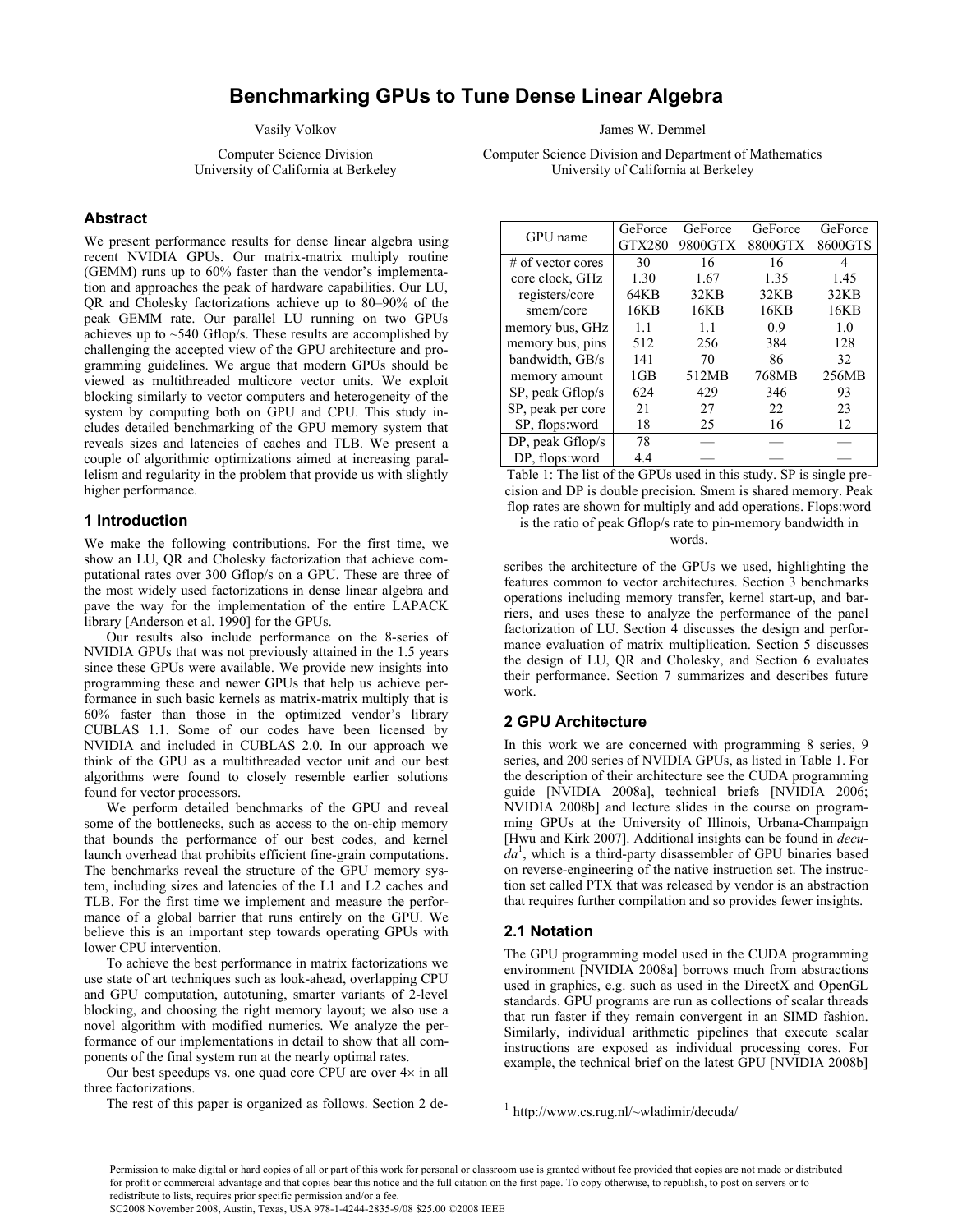details 240 "scalar processing cores" and 30 "double-precision 64-bit processing cores".

We seek a more traditional exposition of the GPU architecture and attempt one below.

The CUDA manual introduces groups of 32 parallel scalar threads called "warps". "*A warp executes one common instruction at a time*" [NVIDIA 2008a, Ch. 3.1] is another way of saying that warp is a stream of vector instructions. Scalar threads are then vector elements. Similarly to other vector architectures and unlike SIMD extensions such as Intel's SSE, a particular value of the vector length (*VL*) is not specified at the ISA level. Instead, it can be queried in the runtime [NVIDIA 2008a, Ch. 4.2.4.5]. So, a GPU program compiled once will run on GPUs with different vector lengths.

CUDA defines "multiprocessor" as a cluster comprised of one instruction issue unit, 8 single precision MAD pipelines (called SP), 2 transcendental function units (called SFU), 1 double precision MAD pipeline (we call it DP) and a 16KB local store also called shared memory. In this collection of functional units we recognize what is usually called "a core". E.g. one core in Intel Core2 architecture also has one instruction unit, many arithmetic pipelines and can execute multiple scalar operations each cycle. We use term "vector core" to emphasize that GPU cores have no scalar capabilities.

Those arrays of scalar arithmetic units on each core can be understood as multi-lane arithmetic units that are common in vector architectures. The purpose of replicating lanes is to increase throughput. So fully pipelined SP, SFU and DP units have throughput of 4, 16 and 32 clocks per instruction respectively.

A "thread block" is defined as a collection of warps that run on the same core and share a partition of local store. The number of warps in the thread block is configurable. As a thread block is usually operated in an SPMD fashion, for programming purposes it can be considered as a single thread of vector instructions. Thread block size in this case is the programmable vector length.

## **2.2 Strip Mining on the GPU**

Partitioning of long vectors into warps by the GPU environment corresponds to strip mining into independent instruction streams. This is an alternative to the more traditional strip mining into independent instructions in the same instruction stream. For example, an operation on a 512-element vector on a machine with  $VL = 32$  is traditionally performed as 16 independent vector instructions. The GPU allows (but not requires) distributing these 16 independent instructions across 16 instruction streams. This is done to improve performance in branching — associating an individual program counter with a short subset of a long vector allows skipping branches not taken by this subset rather than masking them off.

However, strip mining into independent instruction streams is expensive as it requires replicating register data across all instruction streams in the thread. For example, a program operating on 512-element vectors consumes 2KB of register file per every pointer, temporary value or scalar value defined in the scalar thread as a 32-bit register variable.

Another associated overhead is the partitioning of the register data into private register spaces associated with different instruction streams in the thread. Accessing the data residing in the register space of another warp requires staging it via the local store, which incurs costs.

Note that the number of independent instructions supplied by a program does not depend on the kind of strip mining used. Whether independent instructions come in the same or different streams, they hide memory and pipeline latencies.

To summarize, one should use as short vectors as possible to avoid the extra costs associated with spreading the data across many warps. See Section 3.6 for the evaluation of the minimum vector length that does not compromise throughput and Section 4.3 for the comparison of long-vector and short-vector implementations of the same routine.

#### **2.3 Using Register File vs. Using Shared Memory**

The largest and the fastest level of the on-chip memory hierarchy is the register file. It provides 32–64KB space per core and up to 1.9MB space for the entire chip. Register-to-register instructions achieve the peak instruction throughput if the vector length is large enough.

Shared memory is a smaller and slower level of the on-chip memory hierarchy. Only 16KB of shared memory is provided per core and only one shared memory operand is allowed per instruction (according to *decuda*). For example, at least two instructions are required to copy data from one location in shared memory to another. Furthermore, instructions that use operands in shared memory may run at lower throughput as found in Section 3.7.

If the algorithm permits, shared memory should be used less intensively in favor of using the register file.

#### **3 Microbenchmarks**

## **3.1 Kernel Launch Overhead**

The minimum time to asynchronously invoke a GPU kernel using either the low-level or the high-level CUDA API was 3–7 µs across a variety of systems equipped with different GPUs, operating systems and CUDA versions. This was measured by asynchronously invoking the same kernel a very large number of times and synchronizing once at the end. The program used was the simplest possible, such as copying one word from one location in the GPU memory to another. This ensures that the program runtime does not contribute substantially to the overall time. The time increases to  $10-14$   $\mu$ s when synchronizing at each kernel invocation. This shows the expense of synchronization.

To ensure that we do not sacrifice performance by choosing CUDA for programming the GPU we also measured the overheads in DirectX 9.0c, which is a mature graphics API widely used in computer games. The timings were  $7-\overline{8}$  us for invocation alone and  $20-23$   $\mu$ s for invocation with synchronization (synchronization is required when computing with DirectX to ensure correctness, but not in CUDA). This indicates that CUDA is as efficient as or better than DirectX in terms of the launch overhead.

## **3.2 CPU-GPU Data Transfers**

Our primary system is equipped with a PCIe  $1.1 \times 16$  interface that bounds the bandwidth of the CPU-GPU link by 4 GiB/s. We found that transferring contiguous pieces of data with sizes from 1 byte to 100 MB long across this link using pinned memory takes about

$$
Time = 11\mu s + \frac{bytes\ transferred}{3.3GB/s} \tag{1}
$$

This fits the measured data within a few percent. Similar fitting on other systems yielded similar accuracy with different numbers, such as  $10-17$  µs overheads and  $2.2-3.4$  GB/s bandwidths.

When using two GPUs in the system, transfer to the second GPU run only at up to 1.8GB/s, i.e. about what one may expect from PCIe  $1.1 \times 8$ . This result was obtained when using various  $\times$ 16 slots in the nForce 680i SLI motherboard.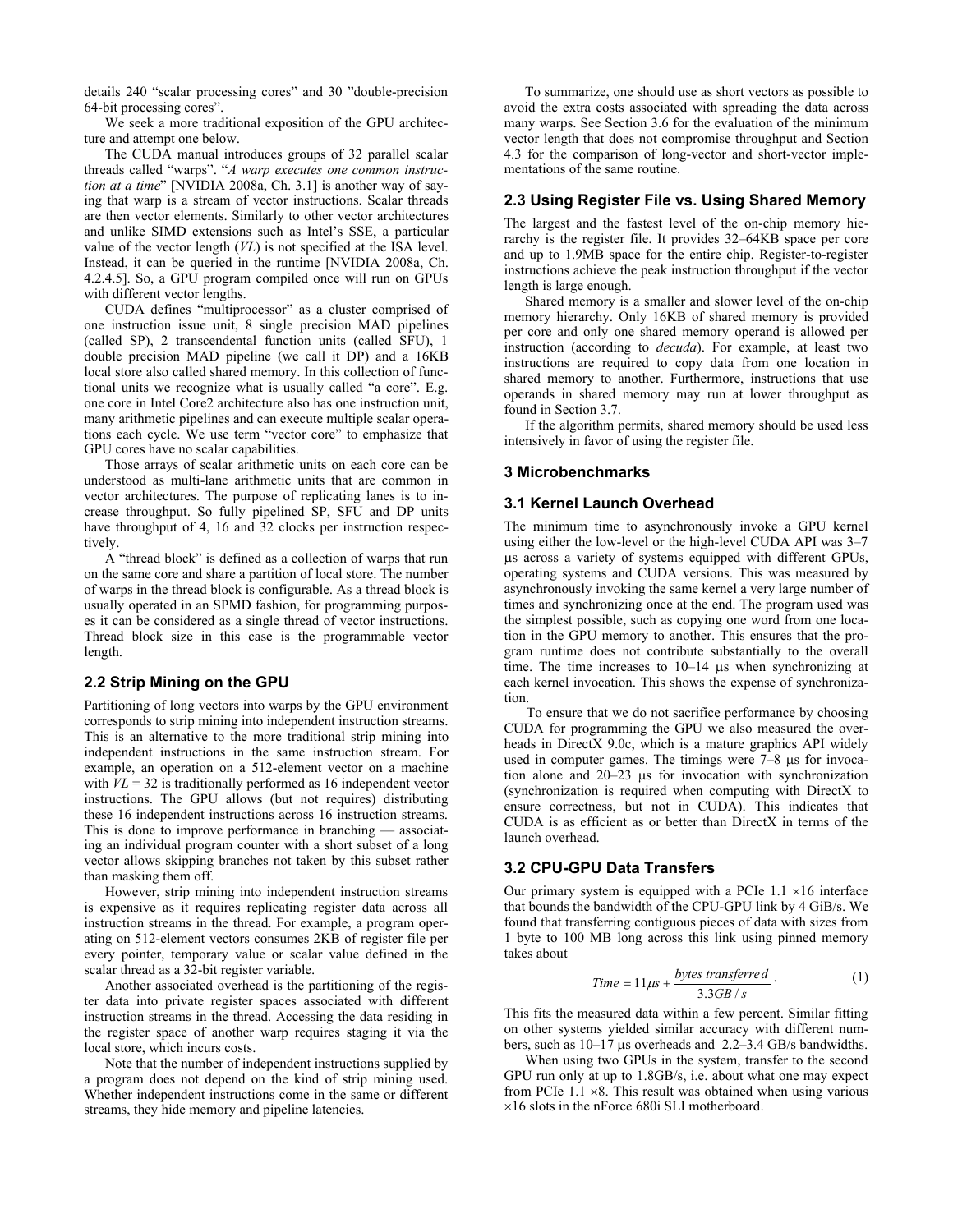

Figure 1: Memory latency as revealed by the pointer chasing benchmark on GeForce 8800 GTX for different kinds of memory accesses. Array size is shown in the boxes. Cached access assumed unless otherwise specified. Blue, red and green lines highlight 5KB cache, 192 KB cache, and 512KB memory pages respectively. Solid black is non-cached access, dashed black is local memory.

Operating with two GPUs concurrently poses new difficulties. CUDA requires attaching each CPU thread to a fixed GPU context, so multiple CPU threads must be created. According to our experience, pinning of memory is effective only with the GPU context that performed the memory allocation. Other GPU contexts perform at non-pinned rates when operating with this memory space. So, if two GPU contexts run transfers across the same main memory locations, at least one of the contexts will run at the non-pinned transfer rate, which is about  $2 \times$  lower.

Benchmarks on a few different machines with PCIe  $2.0 \times 16$ have shown 3.9–6.1 GB/s transfer rates.

#### **3.3 GPU Memory System**

The vendor's manuals supply limited information on the GPU caches. The CUDA programming guide specifies an 6–8KB cache working set per vector core [NVIDIA 2008a, Ch. A.1], i.e. 96–128KB for the entire 8800GTX chip (there is also a cache for small constant memory that we leave out of scope in this paper). He et al. [2007] estimate the size of the 8800GTX cache to be 392KB. None of them differentiate levels of cache. However, some of the vendor's manuals detail one L1 cache per two cores and six L2 caches on 8800GTX [NVIDIA 2006]. L1 caches are connected with L2 caches via a crossbar.

We use a traditional pointer chasing benchmark similar to that used, for example, in  $LMBench<sup>2</sup>$  to reveal the latency and structure of the memory system. It traverses an integer array *A* by running  $k = A[k]$  in a long unrolled loop, yielding the time per one iteration. This time is dominated by the latency of the memory access. The traversal is done in one scalar thread, and so utilizes only one GPU core and may not see caches associated with other cores. The array is initialized with a stride, i.e.  $A[k]$  = *k* + *stride* mod *array size*. We test cached and non-cached memory access to the off-chip memory and also access to the shared memory (in which case data is first copied from the off-chip memory and this time is later subtracted). Results for different array sizes and strides on the 8800GTX are shown in Fig. 1.

A larger latency indicates more cache misses. The array size defines the working set and reveals the cache size, such as 5KB and 192KB in the Figure. The higher latency of the long-stride non-cached access indicates the presence of a TLB, which is not

 $\overline{a}$ 



Figure 2: Summary of the memory system of 8800GTX according to our study. Sizes of the on-chip memory levels are shown in the same scale. Latencies shown are for the cached access. Note the small L1 caches and large register files.

officially documented to the best of our knowledge. The stride reveals cache lines and memory pages, such as 32 bytes and 512KB in the Figure. When the stride is very large, the working set decreases until it again fits in the cache, this time producing conflict misses if the cache is not fully associative. The data in Fig. 1 suggests a fully associative 16-entry TLB (no TLB overhead for 128MB array, 8MB stride), a 20-way set associative L1 cache (20KB array at 1KB stride fits in L1), and a 24-way setassociative L2 cache (back to L2 hit latency for 768KB array, 32KB stride). These are the effective numbers and the real implementation might be different. Six 4-way set-associative L2 caches match this data as well.

According to this data, L1 cache has 160 cache lines only (in 8 fully associative sets). This promises a 100% miss rate in every cached access unless scalar threads are sufficiently coordinated to share cache lines.

Fig. 1 also reveals a  $470-720$  cycle latency non-cached memory access that roughly matches the official 400-600 cycle figure [NVIDIA 2008a, Ch. 5.1.1.3].

To find the total amount of the partitioned cache memory, we run a multithreaded test that utilizes all cores. We run one thread per core (this is enforced by holding a large amount of shared memory per thread), each traversing through a private array so that their working sets do not overlap. The results match the official data, with the effective size of L1 cache scaling with the number of cores. Effective L2 cache size did not scale. Fig. 2 summarizes the parameters of memory system of 8800GTX including the findings cited above. Preliminary study shows that TLB also scales with number of cores.

Similar tests for some other GPUs in the 8-series suggested the same sizes of L1 caches (5KB per 2 cores) and TLB (16 entries per TLB), and showed that L2 caches scale as memory pins: 32KB for each 64 pins (to match 6 caches in the 8800 GTX [NVIDIA 2006]). Also, it matches 128MB memory per 64 memory pins on most GPUs, but twice as much on Quadro FX5600. Our guess is that L2 GPU caches are similar in function to the hot-spot caches on the earlier highly multithreaded processors such as Tera MTA [Alverson et al. 1990] that were designed to alleviate contention at memory banks.

Latencies expressed in cycles were about same across few GPUs in the 8-series. Note that an L1 cache hit costs about 280 cycles which is about half of the memory access latency. According to the vendor's manual, the purpose of the GPU cache is to reduce "DRAM bandwidth demand, but not fetch latency" [NVIDIA 2008a, Ch. 5.1.2.4]. Interestingly, the same purpose is followed in the design of the vector cache in the Cray BlackWi-

<sup>2</sup> http://www.bitmover.com/lmbench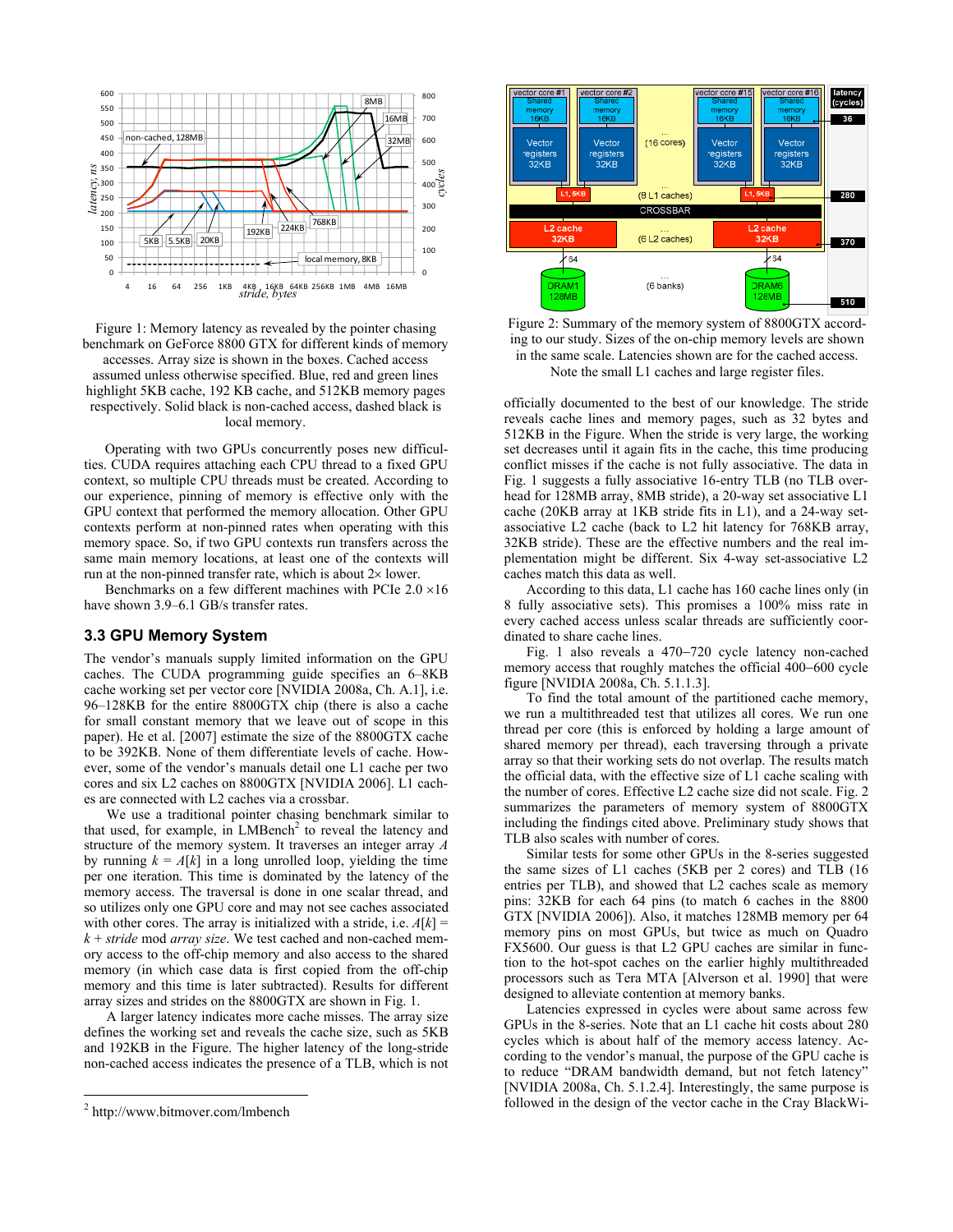dow vector computer [Abts et al. 2007].

 Latency to the shared memory is an order of magnitude less than to the cache  $-36$  cycles. We'll see shortly that it is close to the pipeline latency.

# **3.4 Pipeline Latency**

To measure pipeline latency we execute dependent operations such as  $a = a * b + c$  or  $a = \log_2 |a|$  many times in an aggressively unrolled loop, one scalar thread per entire GPU. (We assume that similarly to as done on AMD GPUs [AMD 2006], taking absolute value of an argument does not require a separate instruction.) We used *decuda* to ensure that this operation maps to a single native instruction for all but double precision tests which are not supported by this tool. We made sure that arithmetic does not overflow, but assume that execution units are not optimized for special values of operands, such as 0 or 1. The following table lists the average time per instruction in cycles for GPUs in Table 1 (decimal fractions are not shown but are  $\approx$ 0.1):

| Operation                        | Unit       | GTX280 | other GPUs |  |
|----------------------------------|------------|--------|------------|--|
| $a = a + b$ , $a = a * b$        |            | 24     | 20         |  |
| same $w/b$ is in smem            |            | 26     | 24         |  |
| $a = a * b + c$                  | <b>SP</b>  | 24     | 24         |  |
| same w/ b is in smem             |            | 28     | 26         |  |
| $a = log2( a )$ , $a = rsqrt(a)$ | <b>SFU</b> | 28     | 26         |  |
| $a = a + b$ , $a = a * b$        | DP         | 48     |            |  |
| $a=a*b+c$                        |            | 52     |            |  |

For example, the register-to-register multiply-and-add instruction runs at 24 cycles throughput per instruction. This number is  $6 \times$  larger than at the peak throughput and is an estimate of the pipeline latency. 24 cycle latency may be hidden by running simultaneously 6 warps or 192 scalar threads per vector core, which explains the number cited in the CUDA guide [NVIDIA 2008a, Ch. 5.1.2.6]. Note, that 6 instruction streams is the largest number that may be required to hide this latency. Smaller number may also be sufficient if instruction level parallelism is present within the streams. This is an example where strip mining into same or independent warps makes no difference.

Latency of SP and SFU pipelines is similar. Latency of the double precision pipeline is substantially larger than in single precision. However, less parallelism is needed if overlapping it with other double precision instructions as they run at low throughput.

# **3.5 GPU Memory Bandwidth**

The table below lists pin bandwidths and their fractions attained when copying very large blocks of data in the GPU memory. The "aligned copy" numbers in the table are the maximum over the rates achieved copying data in 32-, 64- and 128-bit words (copying in 64-bit words was often slightly faster than the rest). All other numbers in the table correspond to 32-bit words. "Misaligned" implies pointers shifted one word off the aligned address. Stride given is also in words, e.g. stride-10 means copying every 10-th word in the array.

Stream copy on all these GPUs shows a high fraction of the pin-bandwidth if data is aligned. GPUs earlier than GTX280 show strong deterioration when data is not aligned or non-unitstride. When stride is 10 or above, all GPUs run at  $\sim$ 10 $\times$  lower bandwidth. When stride is of order of 1000, all GPUs run at  $~100\times$  lower bandwidth.

| GPU           | 8800GTX | 8600GTS | 9800GTX | GTX280 |
|---------------|---------|---------|---------|--------|
| at pins, GB/s | 86      | 32      | 70      | 141    |
| aligned copy  | 89%     | 83%     | 85%     | 89%    |
| misaligned    | 9%      | 10%     | 9%      | 51%    |
| stride-2      | 9%      | 10%     | 9%      | 45%    |
| stride-10     | 10%     | 10%     | 9%      | 10%    |
| stride-1000   | $0.9\%$ | $2.1\%$ | 1.1%    | 1.1%   |

# **3.6 Attaining Peak Instruction Throughput**

We were able to achieve 98% of the arithmetic peak in registerto-register multiply-and-add instructions. This was achieved running a single vector thread per core. In the test, each thread performs a group of 6 independent multiply-and-adds a million times in an aggressively unrolled loop. This is designed to hide the pipeline latency even at a small number of threads per core.

The smallest vector length that yielded so high a fraction of peak was 64 elements, i.e. two warps. We couldn't achieve comparable rate with shorter vectors even when running many vector threads per core.

We got similar results in double precision with 16-element vectors. 16-element vectors were also capable of filling the SFU pipeline but only if running many vector threads per core. Note that both 64 and 16 differ from the native vector length of 32.

Since most of the instructions go through the SP pipeline, 64 appears to be the optimal vector length. Although the CUDA programming guide mentions that multiples of 64 are best due to the conflicts in accessing the register file [NVIDIA 2008a, Ch 5.1.2.6], it also discourages using such short vectors saying that "192 or 256 threads per block is better" [NVIDIA 2008a, Ch 5.2].

# **3.7 Throughput when using Shared Memory**

According to *decuda*, locations in shared memory can be used as an instruction operand. However, our benchmarks show that instructions that use such operands may run slower. In the following table *a* and *b* are in registers, *s*[*i*] is a shared memory operand (it doesn't matter if it is indexed or a fixed address), and numbers are the fraction of the peak throughput:

| Operation  | 8800GTX | other GPUs in<br>Table 1 |
|------------|---------|--------------------------|
| $a+b*s[i]$ | 66%     | 66%                      |
| $a+a*s[i]$ | 66%     | 75%                      |
| $a+s[i]$   | 74%     | 99%                      |

Note that newer GPUs handle shared memory operands faster. However, the most generic multiply-and-add instruction runs at 66% of the peak on all GPUs, i.e. as it takes 6 cycles per warp instead of the usual 4. We use these numbers for performance modeling in Section 4.2

# **3.8 Global Barrier on the GPU**

The CUDA programming manual assumes that a global barrier in the GPU programs should be implemented by launching a new kernel [NVIDIA 2008a, Ch. 5.5], i.e. synchronizing with the CPU. This costs at least the kernel launch overhead. An ideal global barrier would be much cheaper by communicating entirely within the GPU chip. Although there is a memory crossbar on the GPU chips, it cannot be used for communication among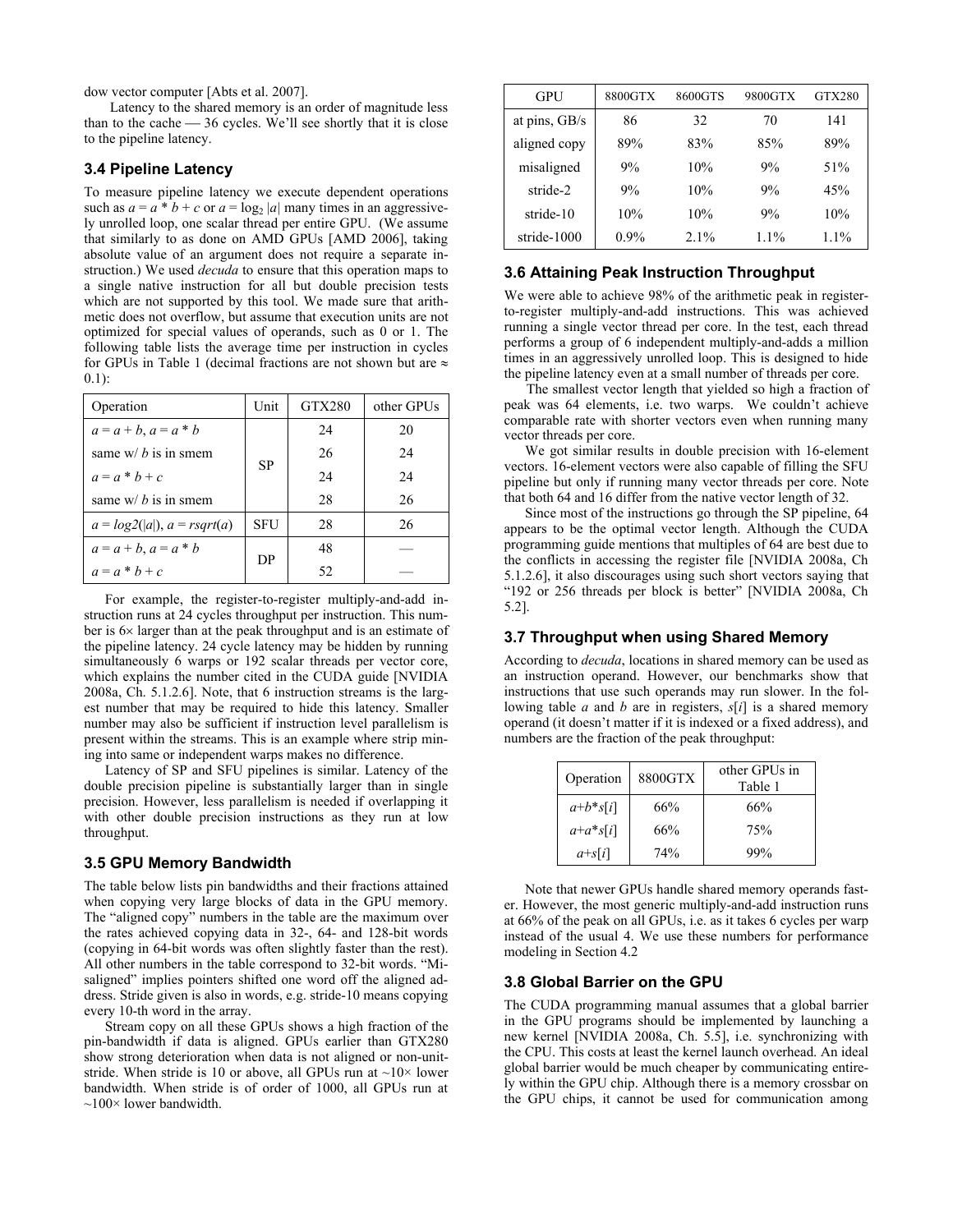cores. As an early work-around, we implemented a global barrier that runs entirely on the GPU, but not entirely on-chip. In our implementation threads running on different cores communicate via the off-chip GPU memory.

Implementation of a barrier requires atomic operations on synchronization variables. We enable this by replicating synchronization variables across the entire thread array. In that case each vector thread can update only private variables. This eliminates the race conditions. In more detail, one *arrival* and one *wakeup* variable is allocated for each vector thread. The first vector thread is assigned to be the master and others are slaves. The *i*-th slave updates the *i*-th *arrival* variable and spins on the *i*th *wakeup* variable until it is updated. The master thread spins on the *arrival* variables until they all are updated, then updates every *wakeup* variable. This implements the barrier operation.

This barrier does not guarantee that previous accesses to all levels of the memory hierarchy have completed unless a memory consistency model is assumed.

We observed  $1.3-2.0 \mu s$  per barrier in a microbenchmark on all four GPUs. This is  $1.5-\overline{5}.4\times$  less than the cost of the new kernel launch that requires synchronizing with the CPU.

## **3.9 Implications for Codes Based on BLAS1/2**

BLAS1 and BLAS2 operations are bandwidth bound on the GPU as their flop:word ratio is below the flop:word ratio of GPUs. Assuming that each operation involves an average launch overhead and all memory operations run at the sustained peak, we get the following estimate for the GTX280:

$$
Time = 4\mu s + \frac{bandwidth\ required}{127GB/s} \tag{2}
$$

For example, BLAS1's saxpy operation adds a multiple of one vector to another vector and so requires 3×4×*n* bytes of bandwidth per  $2 \times n$  flops if computing in single precision. So, the flop rate is bounded by  $r_{\infty} = (2n \text{ flops} / 12n \text{ bytes}) \times 127 \text{ GB/s} = 21$ Gflop/s. This bound scales linearly with memory bandwidth. However, half of this rate is achieved only at  $n_{1/2} = 4 \text{ }\mu\text{s} \times 127$ GB/s / 12 bytes  $\approx$  42,000. Thus, at  $n < 42,000$ , the operation takes  $4-8$   $\mu$ s. The largest square matrix that fits into  $1GB$  of the GTX280 memory is 16,384×16,384. Thus, for practical square matrix sizes saxpy and other BLAS1 routines take a large nearly constant time to run.

Now consider running the entire LU factorization an of *n*×64 matrix using BLAS1 and BLAS2 operations as done in LAPACK's sgetf2 code<sup>3</sup>. Such factorizations are called panel factorizations and are used in the blocked factorization algorithms. Approximating the runtime of each BLAS call in sgetf2 using (2) we get the upper bound on the performance that is plotted in Fig. 3. This figure also shows the rates sustained in the optimized GPU implementations and in the CPUbased solver that reads input data over PCIe  $2.0 \times 16$  from the GPU, computes on the 3.0GHz Core2 Quad using 64-bit Intel MKL 10.0 and copies the result back to the GPU. In practice, this CPU-based version outperforms the fastest GPU for all *n* < 10,000. Furthermore, the newer GPU does not show substantially better performance at smaller matrices and the bounds indicate that this GPU has no potential to outperform the CPU version at  $n \le 1600$ .

Fig. 3 compares further a hypothetical 2× improvement in the memory bandwidth and a  $10\times$  improvement in the overhead. We assume that both improvements are possible to accomplish by industry within a few years. For example, the overhead can be improved by introducing the on-chip communication. The

 $\overline{a}$ 



Figure 3: Gflop/s rates achieved in the LU factorization of  $n \times 64$ matrices. Solid lines are sustained in factorizations using GPU or CPU. Dashed lines are the theoretical estimates.

plot clearly shows that the smaller overhead would make a dramatic change in the balance between the CPU and GPU performance for small problems.

# **4 Design of Block Matrix-Matrix Multiply Routine**

Consider evaluating the product  $C := C + AB$ , where *A*, *B* and *C* are  $m \times k$ ,  $k \times n$  and  $m \times n$  matrices resp. Partition these matrices into  $M \times K$ ,  $K \times N$  and  $M \times N$  grids of  $\bar{b}m \times bk$ ,  $bk \times bn$  and  $bm \times bn$ blocks. Suppose that fast on-chip memory can hold one block in *A*, *B* and *C* at the same time. Consider the *ijk*/*jik*-variant of the algorithm that holds the block of *C* until all updates to it are accumulated (other variants may involve multiple updates of *C* from different threads resulting in a race condition). Then computing one block in *C* requires fetching *K* blocks of *A* and *B*. There are  $M/N$  blocks in  $C$ , so in total these fetches consume  $M \cdot N \cdot K \cdot bm \cdot bk + M \cdot N \cdot K \cdot bk \cdot bn = m \cdot n \cdot k \cdot (1/bn + 1/bm)$  words of bandwidth. This is 2/(1/*bn*+1/*bm*) times less than if no blocking is used, i.e. if  $bm = bn = bk = 1$ . Note, that this does not depend on *bk*. For example, blocks in *A* and *B* don't have to be square for this technique to work.

The amount of bandwidth reduction should be at least as large as the flop:word ratio of the machine. The largest ratio among the GPUs in this study is 25 on 9800GTX (Table 1). However, it is only 19 if our goal is approaching 66% of the peak arithmetic throughput as when using operands in shared memory under the 60 GB/s cap of the peak sustained bandwidth. This is achieved, for example, using 19×19 or larger blocks in *C*.

#### **4.1 Implementation Details**

We implemented the *C* :=  $\alpha AB + \beta C$  and *C* :=  $\alpha AB^T + \beta C$  cases of matrix multiplication for matrices in column-major layout, where  $\alpha$  and  $\beta$  are scalars. Also, we implemented  $C = \alpha A A^T + A^T$  $\beta C$  for lower-triangular *C*. These operations are part of BLAS3's GEMM and SYRK routines [Dongarra et al. 1990]. We restrict our scope to matrix sizes that are multiples of the block sizes.

We pick a vector length of 64, which is the smallest that yields arithmetic peak in single precision according to Section 3.6. All data parallelism above this length is explicitly stripmined into independent operations in the same thread program. We orient vectors along the columns of *C* to enable stride-1 memory access in fetching and storing back *C*'s block. Similarly,  $B$ 's block is chosen to be  $16 \times 16$ , as this enables aligned loads for both blocks in *B* and  $B<sup>T</sup>$ . This leaves us with three choices for *C*'s block:  $16 \times 16$ ,  $32 \times 16$  and  $64 \times 16$ . Larger blocks are not necessary. The two smallest blocks will require sharing *A*'s ele-

<sup>3</sup> http://www.netlib.org/lapack/single/sgetf2.f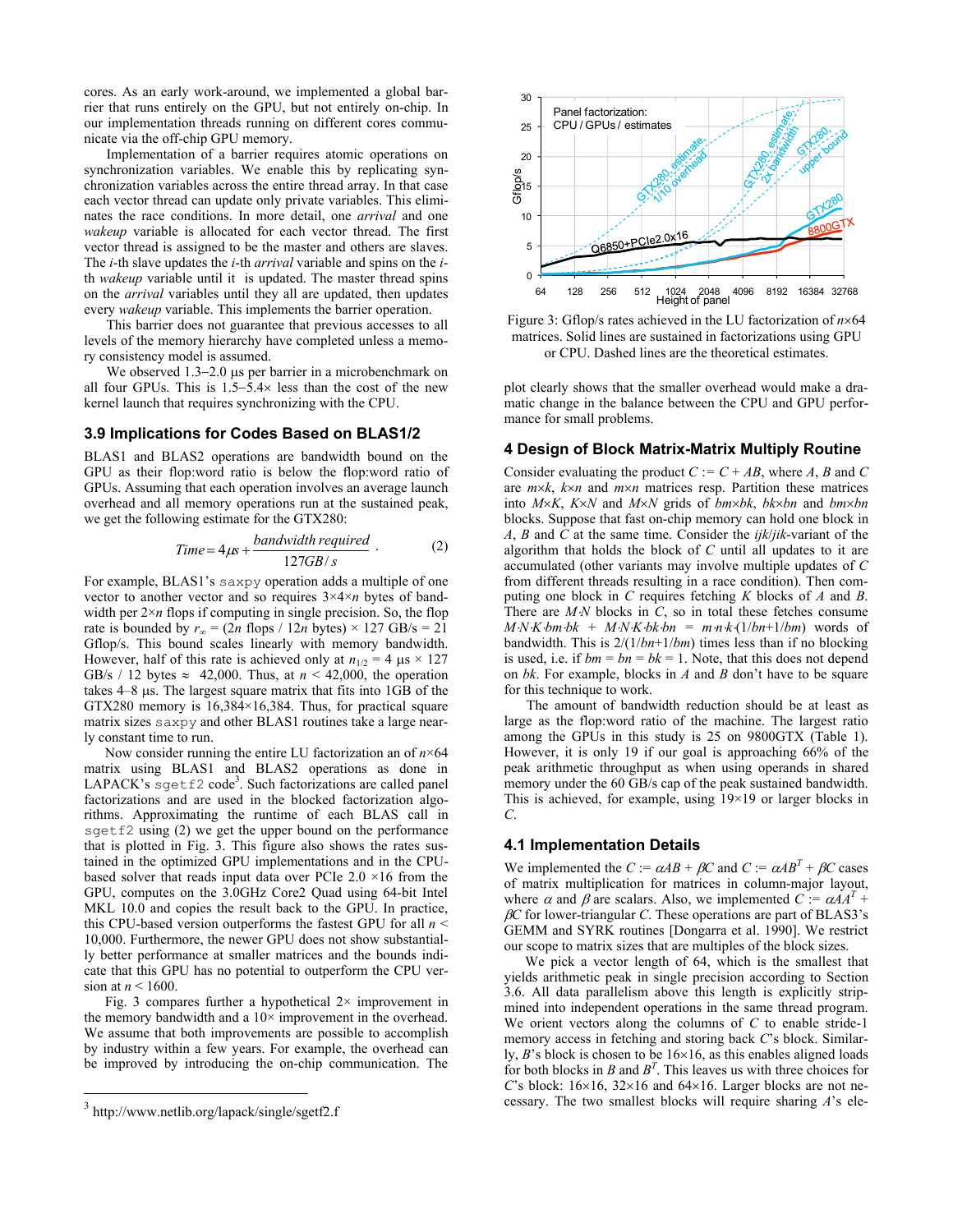| SP peak.<br><b>GPU</b><br>Gflop/s | SGEMM("N", "N",  ) |      | $SSYRK("L", "N", \dots)$ |                       | DP peak, | <b>DGEMM</b> | <b>DSYRK</b> |                       |      |     |
|-----------------------------------|--------------------|------|--------------------------|-----------------------|----------|--------------|--------------|-----------------------|------|-----|
|                                   | CUBLAS1.1          | ours | estimate                 | CUBLAS <sub>2.0</sub> | ours     | Gflop/s      | ours         | CUBLAS <sub>2.0</sub> | ours |     |
| 8600GTS                           | 93                 | 37%  | 60%                      | 58%                   | 36%      | 60%          |              |                       |      |     |
| 8800GTX                           | 346                | 37%  | 60%                      | 58%                   | 37%      | 60%          |              |                       |      |     |
| 9800GTX                           | 429                | 36%  | 58%                      | 58%                   | 36%      | 58%          |              |                       |      |     |
| <b>GTX280</b>                     | 624                | 44%  | 60%                      | 58%                   | 45%      | 60%          | 78           | 97%                   | 35%  | 95% |

Table 2: The estimated and the best observed rates in matrix-matrix multiply routines shown as a fraction of the peak.

ments among vector elements via shared memory. But this is not needed if we choose the  $64\times16$  block.

The above decisions require sharing *B*'s block, so it is stored in shared memory. Row-major layout is preferred as it yields stride-1 accesses to shared memory in the inner loop of the matrix-multiply which is a rank-1 update of *C*'s block. This layout requires transposing *B*'s block in the *AB* case and padding the shared memory array to avoid the bank conflicts.

Earlier versions of the code used compiler options to enforce a tighter register budget and software prefetching. This was not found necessary in the later code.

The resulting thread program is outlined in Fig. 4.

We launch as many threads as there are non-zero blocks in *C*. Threads are created with 2D thread IDs as permitted in CUDA. When *C* is triangular, a naïve implementation would be to create as many threads as there are blocks in the full matrix and require threads corresponding to the zero blocks to exit immediately. This involves the overhead of creating and scheduling  $\sim$ 2 $\times$  more threads than necessary. A better implementation is to cut the block index space of the triangular matrix into left and right parts and "glue" them together into a single rectangular piece. This requires slightly more sophisticated decoding of the 2D thread ID into the C's block index. In a similar fashion we programmed a routine that works with submatrices of triangular matrices.

The code is written in CUDA's C to offload register allocation and instruction scheduling to the compiler. *Decuda* was used to control compiler's efficiency.

We also compiled our codes into double precision by changing all "floats" into "doubles" and using proper compiler options. A minor adjustment that we did was keeping the padding of the shared memory arrays equal to one 32-bit word. Otherwise the padding increases producing bank conflicts.

Although we developed our algorithm independently as an optimization over the algorithm given in the CUDA programming manual, we later found that it closely resembles earlier algorithms designed for vector processors such as one by Agarwal and Gustavson [1989] designed for IBM 3090 Vector Facility and Anderson et al. [2004] for the Cray X1. As in our algorithm, these implementations keep blocks in *A* and *C* in the vector registers and keep the block in *B* in other fast memory that is shared across different vector elements — scalar registers and cache respectively. This similarity in the algorithms highlights similarities in the architectures.

#### **4.2 Performance Results and Analysis**

Table 2 shows the fractions of peak and Figures 5 and 6 show the absolute rates achieved in our implementations of matrixmatrix multiplies. Note, that the best performance over different GPUs is the same 58–60% of peak, i.e. it scales linearly with the clock rate and the number of cores. This fraction approaches 66% of the peak that bounds multiply-and-add instructions with shared memory operands. All our flops are done in such instructions.



Figure 4: The structure of our matrix-matrix multiply routines.

The table does not include rates achieved in GEMM in CUBLAS 2.0 as it is based on our code and runs at similar rates. However, the table implies that SYRK in CUBLAS 2.0 is based on the earlier GEMM codes.

To understand the performance of the algorithm, we perform cycle-counting on the disassembler output (*decuda*). The inner loop of the SGEMM program (both  $AB$  and  $AB<sup>T</sup>$  cases) has 312 instructions, 20 of which are memory load instructions and 256 are multiply-and-adds (MAD) with one operand in shared memory. Only MADs contribute to the flop count. Assuming that multiply-and-adds consume 6 and all other instructions consume 4 cycles per warp, we get an estimate of 1760 cycles per loop body per warp. 256 MADs perform  $256*32*2 = 16384$  flops per warp, which is 58% of the peak value of  $1760*8*2 = 28160$ flops that can be done on a single core in this number of cycles. 58% of peak closely matches the observed rates as listed in Table 2. This result implies that performance is bound by the instruction throughput and not memory bandwidth or latency. We get 61% of peak in a similar estimate if assume that memory loads are processed in parallel in a different pipeline. This may explain why sustained values are higher than the expected number.

If slowdown in accessing shared memory were eliminated and MAD ran at full throughput of 4 cycles, a similar estimate would give  $256/312 = 82\%$  of the compute peak or 88% if memory loads were done in parallel. In comparison, we get 89– 92% of peak on Core2 Duo and Quad processors when using SGEMM in 64-bit Intel MKL 10.0.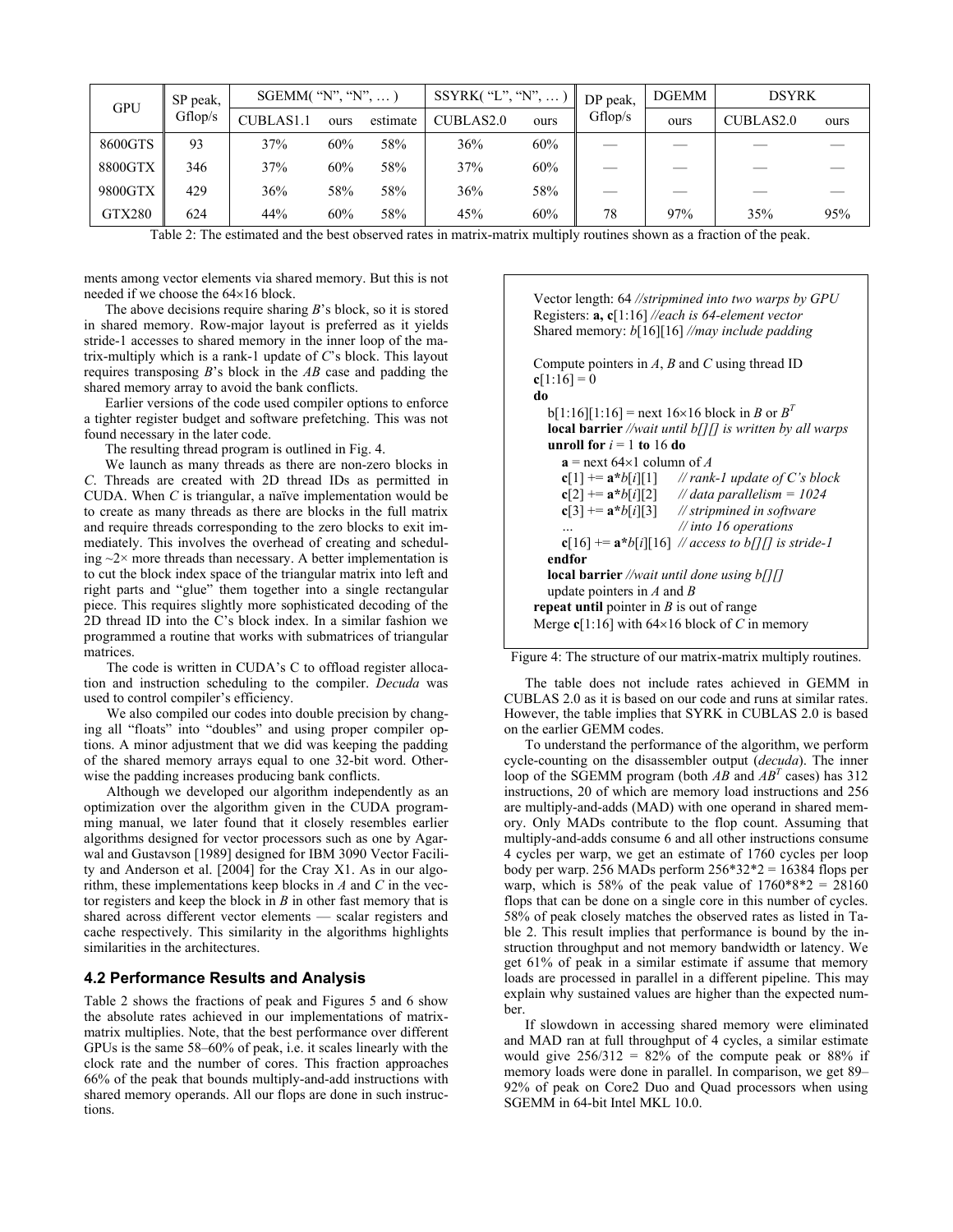To understand how multithreading factors into the performance we varied the number of threads running simultaneously by allocating more shared memory than necessary and checking the resulting occupancy using a profiler. The code performed at 32%, 49%, 58% and 59% of the peak when running 1, 2, 3 and 4 threads per core resp. on all four GPUs (with non-substantial variations). GTX280 allows running up to 8 threads but performance didn't improve after 4 threads. These 4 threads per GTX280 core correspond to 25% occupancy. This indicates that one should not over-optimize for the occupancy, although extremely low occupancy may also hurt.

To highlight the importance of locality in accessing shared memory, we also run a version that keeps *B*'s block in columnmajor layout instead of row-major layout. Then the shared memory array is scanned at large stride in the inner loop that introduces extra 60–70 pointer arithmetic instructions in the loop body. Resulting performance was slightly lower, at 53–56% of peak. Thus, optimizing the locality in shared memory accesses is a valuable technique at least for finer tuning.

According to Table 2, peak rates in SYRK are nearly the same as in GEMM. This is natural, as the same main loop code is used in both routines. However, the naïve solution that creates  $2\times$  more threads half of which exit immediately runs at  $1.1\times$ lower peak rate and at up to 1.7× lower rate for some matrix sizes. Thus, although GPUs are known for efficient multithreading, unnecessary thread parallelism may result in a slowdown.

The double precision versions of these routines run at up to 95–97% of peak. This is much higher than we could expect in single precision and is possible only because double precision operations are much slower than other instructions and thus consume most of the execution time.

 $64 \times 16$  blocking yields  $25.6 \times$  reduction of bandwidth consumption. Thus, 375 Gflop/s achieved on GTX280 corresponds to 59 GB/s in reading matrices *A* and *B*, which is 46% of the peak sustained bandwidth. In contrast, some of the earlier implementations, such as Govindaraju et al. [2006] and Fatahalian et al. [2004] are bandwidth-bound. The compute-bound implementation is due to using large blocks, which was made possible by introduction of shared memory into the GPUs architecture.

Results for modern GPUs include 91 Gflop/s by Ryoo et al. [2008] and 97 Gflop/s by Baskaran et al. [2008]. Both are on a 8800GTX and correspond to 26–28% of the compute peak. This is over  $2 \times$  slower than achieved in our code. They follow traditional guidelines as those outlined in the CUDA programming guide, e.g. use longer vectors, optimize for fewer registers per scalar thread, get higher occupancy and use shared memory as the primary local storage space.

#### **4.3 Comparison to CUBLAS 1.1**

Table 3 compares the details of our implementation and the implementation in CUBLAS 1.1 as was released in public domain by NVIDIA (sgemm\_main\_gld\_hw\_na\_nb\_fulltile routine). Both implementations perform the same amount of work per vector thread computing 1024 elements in matrix *C*. Bandwidth reduction by blocking in CUBLAS's code is 32 which is better than 25.6 in our code. Also, CUBLAS's code uses  $2 \times$  less registers per scalar thread and runs at higher occupancy of  $2 \times$ more warps per core. However, it is  $1.6 \times$  slower.

Much of this slowdown is due to the poorer instruction mix. Both codes use MAD instructions with an operand in shared memory. But CUBLAS holds both *A*'s and *B*'s blocks in shared memory and so must fetch second operand before use. This requires one MOV instruction per two MAD instructions and results in the small fraction of MADs instructions in the loop body — it is 56% versus 82% in our code.

The poor instruction mix in CUBLAS can be improved by



Figure 5: Rates in single precision matrix-matrix multiply on GPUs and CPUs. Percents indicate the fractions of peak.



Figure 6: Rates in double precision matrix-matrix multiply on a GPU and a CPU. Percents indicate the fractions of peak.

|                                       | <b>CUBLAS 1.1</b>   | Our code            |
|---------------------------------------|---------------------|---------------------|
| $C$ 's block, where stored            | $32\times32$ , regs | $64\times16$ , regs |
| A's block, where stored               | $32\times32$ , smem | $64\times1$ , regs  |
| B's block, where stored               | $32\times32$ , smem | $16\times16$ , smem |
| Vector length                         | 512                 | 64                  |
| Scalar registers<br>per scalar thread | 15                  | 30                  |
| Registers per vector thread           | 30 KB               | 7.5 KB              |
| smem per vector thread                | 8.3 KB              | 1.1 KB              |
| Threads/core, 8800GTX                 | 1                   | 4                   |
| Warps/core, 8800GTX                   | 16                  | 8                   |
| Instructions in inner loop            | 115                 | 312                 |
| <b>MAD</b> instructions               | 64                  | 256                 |
| smem-to-register MOVs                 | 32                  | $\theta$            |
| Expected, % of peak                   | 44%                 | 58%                 |
| Sustained, % of peak                  | $36 - 44\%$         | $58 - 60\%$         |

Table 3: Details of our code and the code in CUBLAS 1.1. Instructions counts are for the inner loop only and were obtained using *decuda*. *A*'s 64×1 blocks are given as defined in the Clevel program. This block size is increased when compiling by unrolling the loop and assigning the blocks fetched in different iterations to different registers.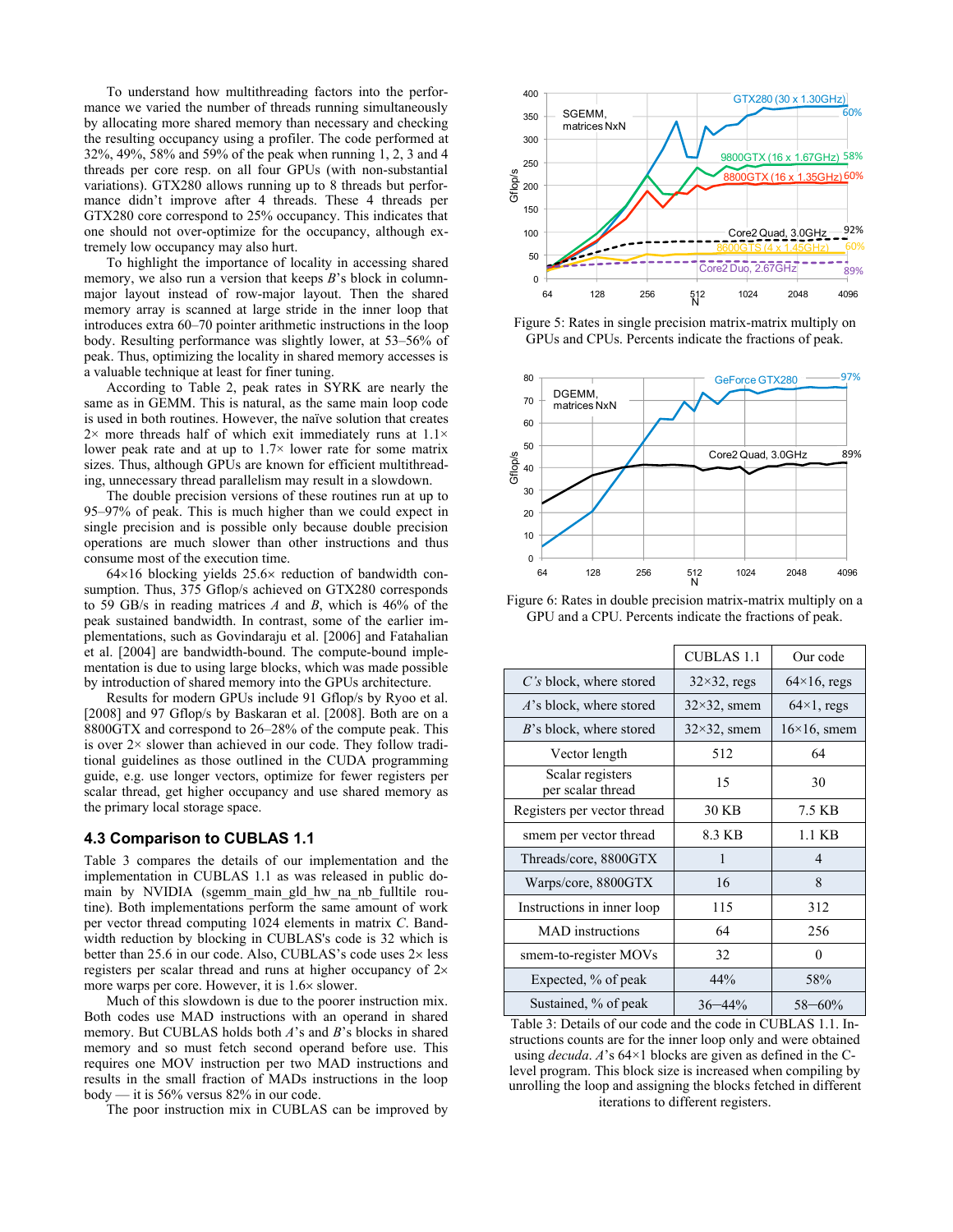using shorter vectors. In CUBLAS 1024-element blocks in *C* are strip mined at the program level into two 512-element vectors. This allows reusing the result of each MOV two times. Strip mining down to 64 element vectors instead would allow reusing data  $1024/64 = 16$  times. Finally, if *C*'s block is  $64 \times 16$ , then the data can be reused across an entire row of the block and there is no need to stage it via shared memory at all. This is what is done in our code.

However, if we use modeling as in the previous Section, we get an estimate of 44% of the peak for the CUBLAS code that is substantially higher than 36–37% that it sustains on all GPUs earlier than GTX280. This might be due to the insufficient parallelism to hide the memory latency. Although CUBLAS runs  $2 \times$ more warps than we do, these warps come in one vector thread synchronized with local barriers. These barriers separate memory accesses and computation, so these two do not overlap. That's not an issue in our code where memory accesses in one thread may overlap with computations in several other concurrent threads.

# **5 Implementation of One-Sided Matrix Factorizations**

We consider the factorization of matrices that reside in the CPU memory in column-major layout, and whose factorizations overwrite the original data. The intention is to match the semantics of the LAPACK routines [Anderson et al. 1990]. However, for the purpose of this study we restrict our attention to square matrices whose dimension is a multiple of the block size used.

There are three classical bulk-synchronous variants of LU factorization — left-looking, right-looking and Crout [Dongarra et al. 1998]. We dismiss the left-looking scheme as it does about half its flops in triangular solves with a small number of righthand sides and so has limited inherent parallelism. We prefer the right-looking algorithm to the Crout algorithm because it exposes more thread-level parallelism in the calls to matrix-matrix multiply. Cholesky and QR factorizations work in the same manner — the entire matrix is updated as soon as the next block column is available.

Panel factorization is done on the CPU as done independently by Barrachina et al. [2008] and Baboulin et al. [2008]. However, in our implementation triangular solve in Cholesky is also done on the CPU. The panel factorization is overlapped with computation on the GPU using a look-ahead technique (see e.g. Dongarra and Ostrouchov [1990] who call it pipelined updating). This requires transferring matrix panels from the GPU to the CPU memory and back. Overlapping these transfers with computation, enabled on the newer GPUs, is left for the future work.

To avoid extra overhead in the transfers, the panels are placed into their final output location when transferred to the CPU memory. Thus panel factorization produces the final results for those locations, except for LU factorization, which requires pivoting of the entire matrix at each panel factorization, which is done on the GPU. The transfer of the triangular matrix in the Cholesky factorization is done by transferring a set of rectangular blocks that includes the triangular part. The width of the blocks is optimized using the performance model presented in Section 3.2.

To avoid the severely penalized strided memory access in pivoting on the GPU, the matrix is laid out in the GPU memory in row-major order. This involves extra overhead for the transposition and applies to LU factorization only. The transposition of the square matrix is done in-place by buffering tiles in the onchip memory to avoid extra consumption of DRAM. When the panel is transferred to the CPU memory and back, it is transposed on the GPU using an additional, smaller, buffer in DRAM. Pivoting is done in batches of 64 row interchanges to amortize the kernel launch overhead. The pivot indices are passed in as function parameters that are accessible in CUDA via shared memory. This is to avoid the substantial bandwidth requirements in reading the parameters from DRAM.

The upper triangular part of the output of the panel factorization in the QR algorithm is not needed for the later updates and is not transferred back to GPU. The lower triangular part is filled in with zeros and a unit diagonal before the transfer to create a rectangular matrix, so that it can be multiplied using a single matrix-matrix multiply. A similar technique is used in ScaLAPACK [Choi et al. 1996]. The same technique is used with the small triangular matrix that arises in the panel factorization in QR. These fill-ins are done on the CPU to overlap with the work on the GPU and avoid paying extra GPU overheads.

Instead of running triangular solve (TRSM) in the LU decomposition we run matrix-matrix multiply with the inverse of the triangular matrix. The inverse is computed on the CPU. As a result, the GPU does no other arithmetic besides matrix-matrix multiplies. Unlike other optimizations, this may affect the numerical stability of the algorithm. However, our numerical tests so far show no difficulty and in fact the stability of either algorithm depends on the essentially the same assumption, namely that  $L^{-1}$  is not too large in norm, since this bounds both pivot growth and the accuracy of the triangular solve. In the future we might revert to triangular solve when  $||L^{-1}||$  is too large.

The block size used is the same as in the matrix multiply (64). A larger block size could reduce bandwidth consumption and improve performance with large matrices. We address the bandwidth consumption using two techniques.

The first technique is a variant of 2-level blocking (this was independently done by Barrachina et al. [2008]). Both levels are done in the right-looking manner to use a large number of threads in the matrix multiply. A novel tweak is that we switch to the coarse blocking level when only half the finer level is complete. This avoids updating matrices that have too few block columns and so offer little thread parallelism in the matrix multiplies. Note, that this approach is not a subset of the traditional recursive blocking that was used by Barrachina et al.

A different technique is used in QR factorization, which has a different structure of updates. We used autotuning to choose the best block size (multiple of 64) at every stage of the algorithm. Each stage is parameterized with a 3-tuple: the size of the trailing matrix, the block size used in panel factorization and the block size used in the update (same as used in the last panel factorization). In the current prototype we measure the runtime for every instance of this 3-tuple within the range of interest. Dynamic programming is then used to choose the best sequence of the block sizes, similarly to [Bischof and Lacroute 1990]. Block-triangular matrix multiplies are used wherever possible.

# **5.1 LU factorization on two GPUs**

We consider using two GPUs attached to the same workstation. We use a column-cyclic layout to distribute the matrix over two GPUs. It is convenient, as it does not require communication in pivoting, distributes the workload evenly and keeps CPU-GPU data transfers simple. For example, transferring all even or odd columns of matrix can be done with one call to a CUDA routine, but transferring even or odd block columns requires many calls and so many transfer overheads. Each GPU holds only its own fraction of the matrix (even or odd columns). The exception is the updates, which require the transfer of an entire panel to both GPUs. The columns that do not belong to the layout are discarded after the update is complete. The structure of the algorithm is same as in the single-GPU case but without 2-level blocking as in this case it requires substantial extra space for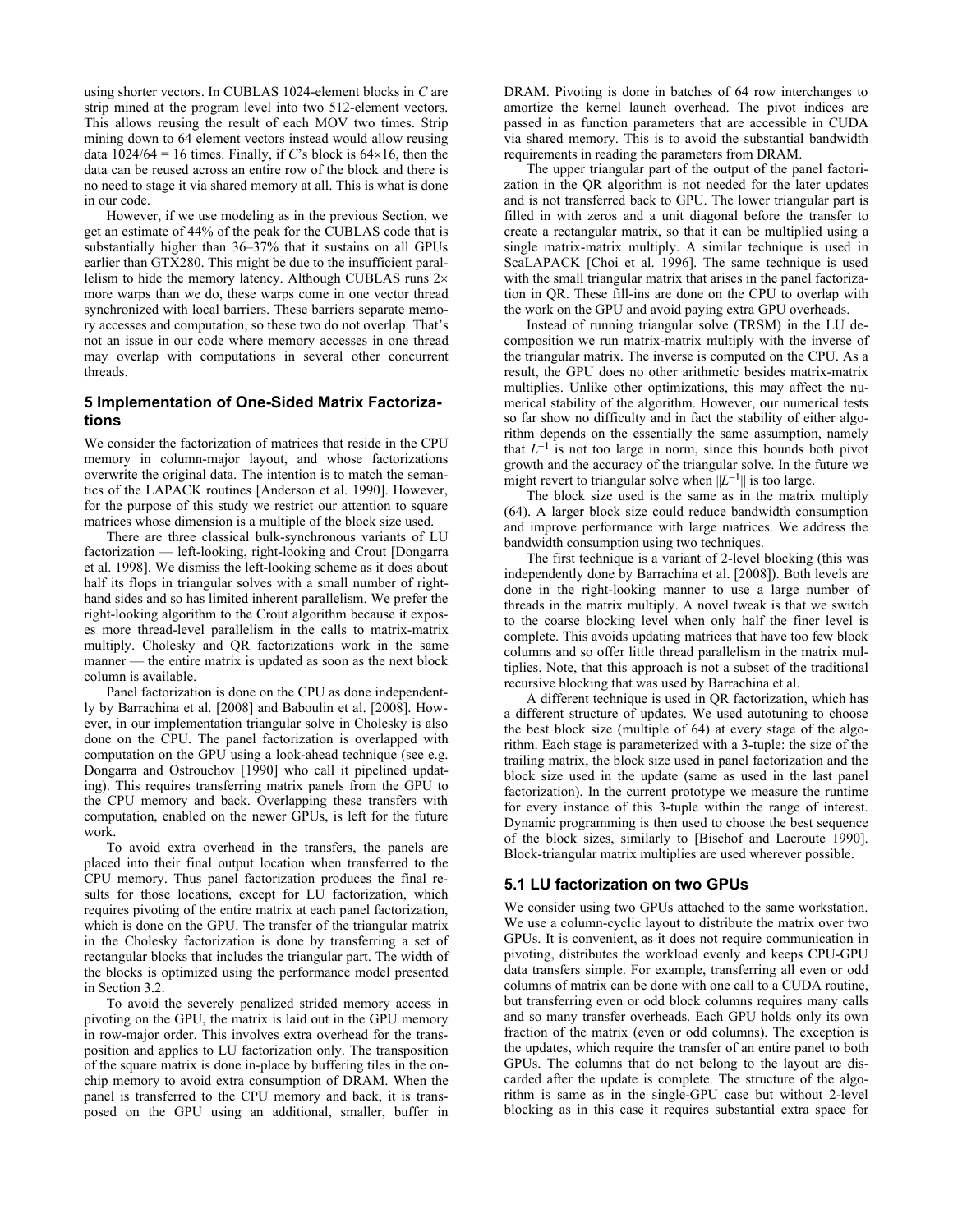storing the coarser blocks.

#### **6 Results for Matrix Factorizations**

For the results in this section we used a desktop system based on 2.67GHz Core2 Duo E6700 equipped with multiple PCIe 1.1  $\times$ 16 slots. For the results with one or two GeForce 8800GTX we used 32-bit Windows XP and CUDA 1.1. For the results with GeForce GTX280 we used 64-bit Windows XP and CUDA 2.0. CPU-only results were obtained on 3.0GHz Core2 Quad Q6850 running 64-bit Linux. In all cases the Intel MKL 10.0 library is used for factorizations on the CPU. We noted that it runs substantially slower in 32-bit. All results are in single precision.

Input and output data are in the pinned CPU memory, which provides a compromise between usefulness in applications (that are likely to run on the CPU) and performance (slower transfers to/from GPU if the data is in pageable memory). The cost of the memory allocation is not included in the timings.

Matrices are padded to an odd multiple of 64 words. This helps avoiding anomalous performance drops at some matrix sizes.

The correctness of the algorithms is tested in the following way. Input matrix *A* is synthesized with random entries uniformly distributed in [–1,1] (to guarantee symmetric positive definiteness,  $A = 0.001 \cdot I + \dot{X}^T \dot{X}$  is used instead in testing the Cholesky factorization, where  $X$  is the random matrix as described above and *I* is the identity matrix). Output factors are multiplied and max-norm of its difference with the input matrix is found. This measures the backward error in the factorization. We found that this error is about the same whether using our GPU-based algorithm or the purely CPU-based algorithm in the Intel MKL (always within a factor of 2, and within 20% in most cases). The variant of the LU factorization that multiplies by the inverses of the diagonal blocks of the triangular matrix has shown about same accuracy as when running triangular solves on the GPU. As an example, the errors as measured above in LU, QR and Cholesky at  $n = 8192$  are about  $2000 \cdot \varepsilon ||A||_{max}$ ,  $200 \cdot \varepsilon ||A||_{max}$  and  $17 \cdot \varepsilon ||A||_{max}$  resp., where  $\varepsilon = 2^{-23}$  is machine epsilon in IEEE single precision and ||*A*||*max* is the max-norm of *A*.

#### **6.1 Summary of Performance**

Fig. 7 shows the Gflop/s rates sustained in the GPU-based matrix factorization routines and using Core2 Quad alone, and Fig. 8 details the speedups vs. Core2 Quad. According to the Figure, the crossover between the GPU-based and CPU-alone implementations is around  $n = 1000$  for all but Cholesky run on GTX280, which is around  $n = 600$ . The best performances are summarized in Table 4. It shows that the speedup is nearly the same as the speedup in matrix-matrix multiply (SGEMM). However, difference in theoretical arithmetic peak rates is substantially higher highlighting that there are more computational resources available than we could harvest.

Fig. 9 shows the performance of the LU decomposition that achieves 538 Gflop/s at  $n \approx 21,000$  by running two GPUs in parallel. Note that a single GTX 280 yields higher rates than two 8800 GTX. See the notes below on scaling.

#### **6.2 Performance Analysis**

Fig. 10 shows the breakdown of runtime in the LU factorization on 8800GTX. The breakdown shows that up to 90% of the runtime is consumed by computing on the GPU and about of 10% of this time overlaps with computing on the CPU**.** We expect the GPU part to be smaller when computing with faster GPUs producing better overlap at large matrix sizes. Time spent in the CPU-GPU transfers is substantial at small and medium sized



Figure 7: Rates achieved in the factorizations, percents indicate the highest fraction of the system's peak (GPU+CPU or CPU only) achieved.



Figure 8: Speedup versus 3.0GHz Core2 Quad. Numbers on the right are the best speedups.

|              | O6850   | 8800GTX+E6700 |             | GTX280+E6700 |             |  |  |  |
|--------------|---------|---------------|-------------|--------------|-------------|--|--|--|
|              | Gflop/s | Gflop/s       | speedup     | Gflop/s      | speedup     |  |  |  |
| LU           | 73      | 179           | $2.5\times$ | 309          | $4.1\times$ |  |  |  |
| Cholesky     | 70      | 183           | $2.7\times$ | 315          | $4.4\times$ |  |  |  |
| <b>OR</b>    | 75      | 192           | $2.6\times$ | 340          | $4.4\times$ |  |  |  |
| <b>SGEMM</b> | 88      | 208           | $2.4\times$ | 375          | $4.3\times$ |  |  |  |
| peak         | 96      | 388           | $4.0\times$ | 667          | $6.9\times$ |  |  |  |

Table 4: Comparison of best Gflop/s rates in the CPU and GPU versions and best speedup vs. the CPU-alone versions. SGEMM rates for the GPU+CPU systems include GPU rates only.



Figure 9: Performance of one-GPU and two-GPU versions of the LU decomposition with best rates in Gflop/s shown on right.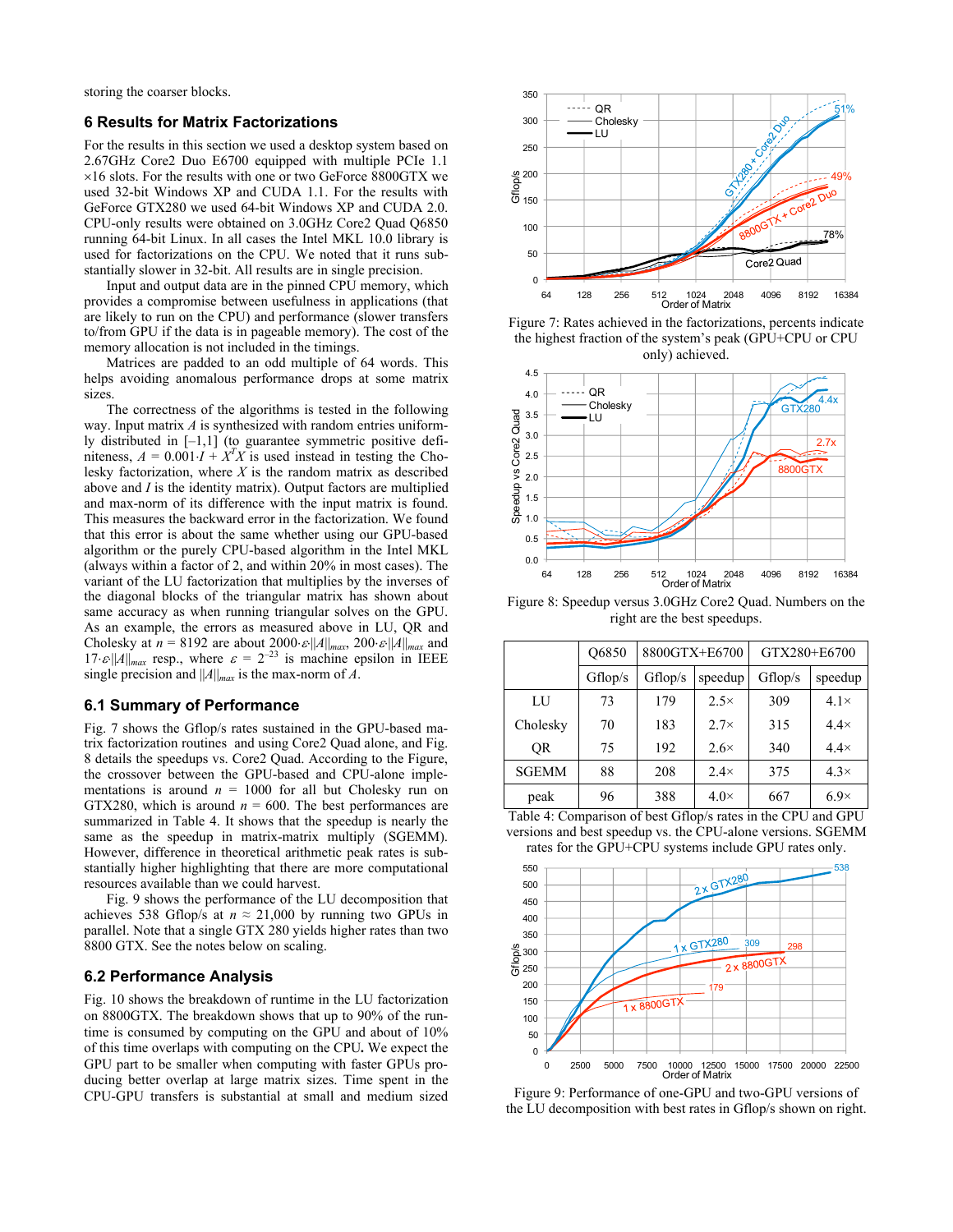matrices and should be improved with the newer PCIe interconnect supported by the newer GPUs and motherboards. Time spent in transposing the matrices is not substantial. Individual measurements have shown that transpose runs at 25–45 GB/s for  $n > 1000$ . This variation in bandwidth is due to the moderate granularity of this operation. For example, it takes  $\sim$ 7 $\mu$ s to copy or transpose a  $1024 \times 64$  matrix at the peak sustained bandwidth of 76 GB/s, which is close to the kernel launch overhead. CPU-GPU transfers run at  $3.0-3.3$  GB/s for  $n > 1000$ , which approaches the peak sustained rate.

Fig. 11 evaluates the impacts of different optimizations used when computing on GTX280. The most important optimization was using row-major layout on the GPU that nearly doubled the performance at large problem sizes. Individual measurements have shown that pivoting takes  $1-10\%$  of time in the entire computation for  $n > 1500$  if done in the row-major layout. In that case it achieves  $7-25$  GB/s of effective bandwidth. When using column-major layout, it takes  $27-50\%$  of the total time and run at  $0.3-1.8GB/s$ , with slower rates for larger matrices.

A surprisingly large speedup (up to 30%) was obtained by performing triangular solve via multiplying by the inverse matrix. Triangular solve with a  $64 \times 64$  triangular matrix and 8192 right hand sides runs at 18 Gflop/s on GTX280 when using CUBLAS 2.0. It is an order of magnitude slower than the 268 Gflop/s rate achieved in multiplying a  $64 \times 64$  matrix by a  $64 \times 8192$  matrix that does the same work (this is 134 Gflop/s if not counting the redundant work).

Amortization of kernel launch overhead due to batch pivoting yields  $30-100\%$  speedup at  $n < 1024$ . Effect of all optimizations decreases at larger problem sizes, where time is dominated by matrix-matrix multiplies. Rates in these multiplies are affected by using 2-level schemes in LU and Cholesky and using autotuning to choose block size in QR. These techniques gave up to  $4-7\%$  speedup and factored in only for  $n > 4096$ .

According to Fig. 9, using two 8800GTX yields only 67% improvement in the peak Gflop/s rate. This result corresponds to pre-allocating pinned memory in the master CPU thread before GPU contexts are created in the child CPU threads. As a result, all transfers run at a small fraction of the peak PCIe bandwidth as if the memory was not pinned. Higher improvement of 74% when using two GTX280 corresponds to allocating pinned memory in one of the child CPU threads after the GPU contexts are attached. This memory is used to store the CPU's copy of the matrix, i.e. both the input and output data of the routine. This allows running transfers at full bandwidth to one of the GPUs. There are other reasons for less than ideal scaling, such as extra CPU-GPU bandwidth consumption, lack of 2-level blocking and not scaling the CPU side of the system.

## **6.3 Comparison with Other Work**

The first implementation of the LU factorization using GPUs that we know was published by Galoppo et al. [2005] and ran at up to  $\sim$ 10 Gflop/s for  $n = 4000$  without pivoting and at  $\sim$ 6 Gflop/s for  $n = 3500$  with partial pivoting on the older GeForce 7800. They use a non-blocked algorithm that is bandwidth and/or overhead bound. Scaling these numbers with bandwidth gives up to 26 Gflop/s on GTX280, an order of magnitude less than in our implementation. Our solution works faster due to large blocking enabled by shared memory. Our high performance when pivoting is enabled by the high-bandwidth access to linear address space available on modern GPUs.

Barrachina et al. [2008] report 50 Gflop/s in LU factorization and 41 Gflop/s in Cholesky factorization for *n* = 5000 using CUBLAS 1.0 on GeForce 8800 Ultra. Our implementation



Figure 10: The breakdown of time in the LU decomposition run on GeForce 8800 GTX.



Figure 11: Slowdown when omitting one of the optimizations used when running on GeForce GTX 280.

achieves  $2.9 \times$  and  $3.7 \times$  higher speed for LU and Cholesky resp. on the slightly slower 8800GTX. This is due to our improved matrix-matrix multiply routine and the optimizations evaluated above.

Baboulin et al. [2008] describes implementation of LU and QR algorithms that run at up to  $\approx$  55 Gflop/s on Quadro FX5600 for  $n \approx 19,000$  using CUBLAS 1.0. This GPU has slightly slower memory than 8800GTX and otherwise similar. Their implementation of Cholesky runs at up to 90 Gflop/s if using CUBLAS and approaches 160 Gflop/s if using an early version of the matrix multiply described in this paper and offloading BLAS1/BLAS2 operations to the CPU. Our implementation achieves higher rates due to a deeper performance analysis and tuning.

Castillo et al. [2008] report results for Cholesky factorization run on 4-GPU NVIDIA Tesla S870. Each of these GPUs is similar to Quadro FX5600 described above. Authors report 180 Gflop/s on a system at  $n \approx 10,000$ . We achieve this performance using a single 8800GTX. Their result was later improved to 424 Gflop/s at  $n \approx 20,000$  by using the matrix multiply routine presented in this paper [Quintana-Orti et al. 2008].

#### **7 Conclusions**

We have presented the fastest (so far) implementations of dense LU, QR and Cholesky factorizations running on a single or double NVIDIA GPUs. Based on our performance benchmarking and modeling, they attain 80%-90% of the peak speeds possible for large matrices. This speed was achieved by carefully choosing optimizations to match the capabilities of the hard